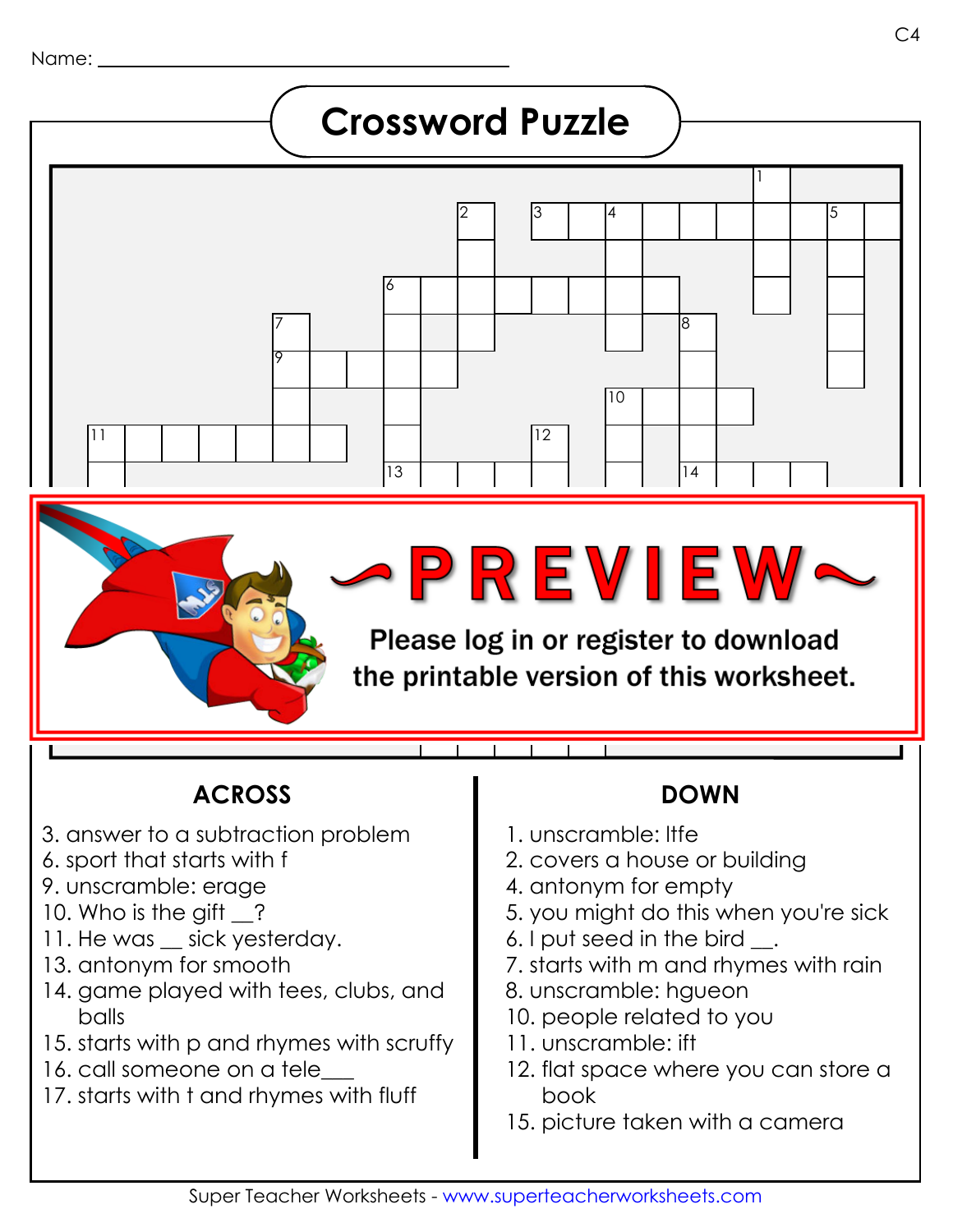## **Crossword Puzzle Word Bank**agree felt phone cough fit photo football difference puffy  $r \cap \cap f$ enough from family feeder ZREVIEW feeling main ann an dàtairte deirealach the printable version of this worksheet.